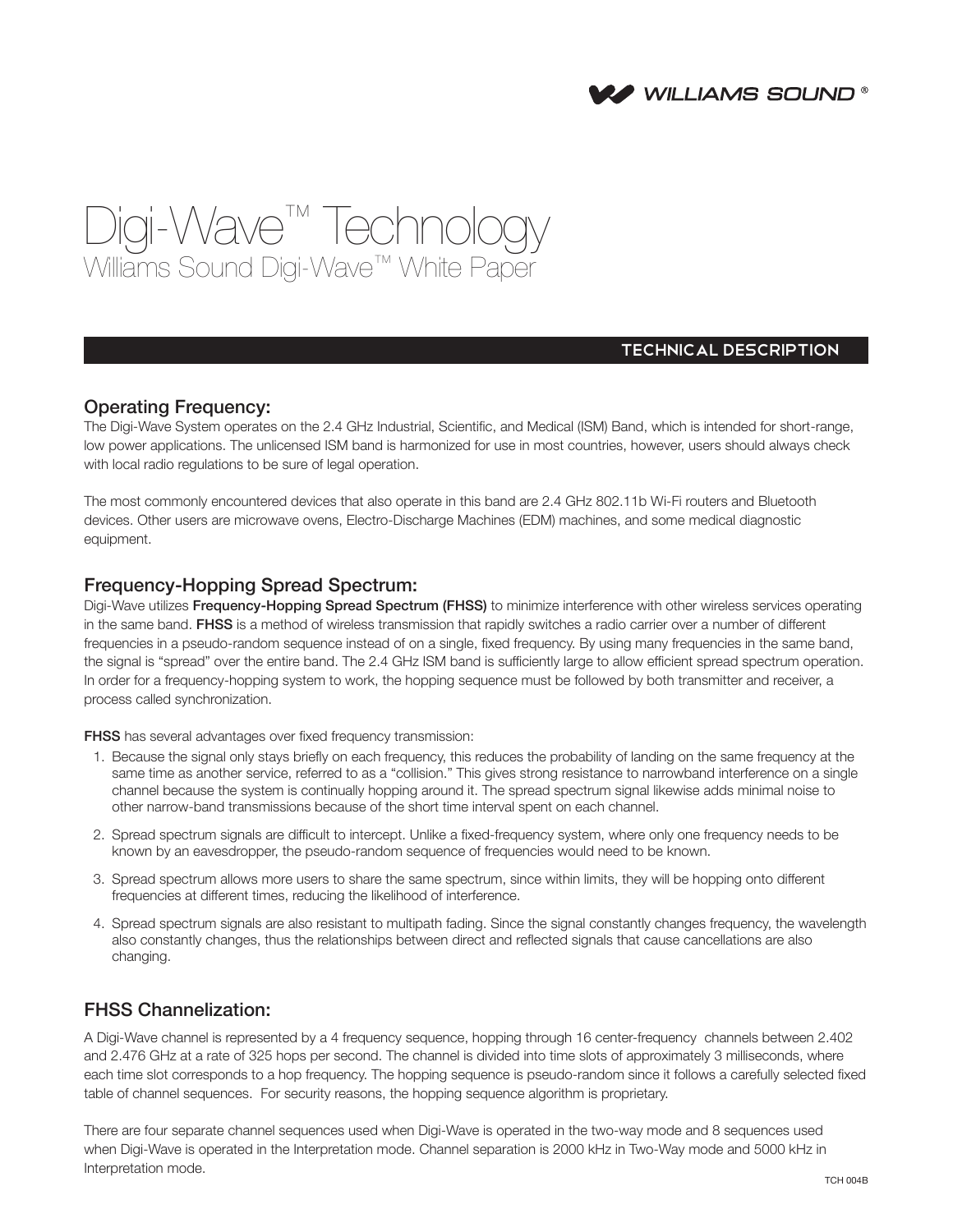#### Digital Modulation:

Digi-Wave makes use of Gaussian Frequency-Shift Keying (GFSK) modulation. Frequency-Shift Keying (FSK) is a type of frequency modulation in which digital information (binary 1's and 0's) is transmitted through frequency changes in a carrier wave. GFSK uses a Gaussian filter to smooth and limit the positive and negative frequency changes or pulses. This pulse-shaping reduces the total bandwidth used. GFSK is also used in DECT and Bluetooth applications.

## Multiple Access or Channel Sharing:

Digi-Wave uses synchronous Code Division Multiple Access, (CDMA) an encoding process which allows multiple users to simultaneously share the same channels.

Each Master transmitter is assigned a unique 64-bit group code. The group code allows transmitters and receivers to identify each other. Only transmitters and receivers sharing the same code can communicate with each other. Codes from other groups are not recognized and are ignored.

In addition, CDMA is a frequency-hopping technique. The transmitter and receiver use fixed tables of channel sequences so they can maintain synchronization by following the table. The transmitter periodically sends its current location in the table, allowing the receivers to stay in step. Orthogonal sequences are used, because they do not interfere with each other. Orthogonal describes the mathematical relationships between the sequences where cross-correlation equals zero.

The group code is also called the spreading code. By spreading the data over the frequency-hopping signal, the coded signal has a much higher data bandwidth than the original data being sent. This is referred to as spread spectrum process gain, which adds data redundancy to reduce errors, and is equivalent to increased signal power. As an additional benefit, a synchronous CDMA receiver can in theory completely reject strong signals using different codes due to the orthogonal relationship of the signals. Signals with a different code appear as wideband noise, reduced by the process gain.

Once the data signal is encoded by the CDMA process, the radio signal containing both the data and the frequency-hopping instruction is transmitted using Time Division Multiple Access (TDMA). TDMA divides the band access up into blocks of time. Each user takes turns sending their data, allowing more users in the same bandwidth.

## Latency:

All digital audio systems exhibit latency – a delay due to the time required to convert the original analog audio signal into a digital signal, modulate it, transmit it, and convert it back into an analog audio signal. Digi-Wave technology provides an excellent lowlatency time of less than 7 milliseconds, important for real-time, voice applications. This is substantially lower than the 25 to 40 millisecond latency for Bluetooth transmission, which introduces a noticeable delay from the source in live audio applications.

## Transmit Power:

Digi-Wave Effective Isotropic Radiated Power (e.i. r.p.) is limited to 20 dBm (100 mW), the same as a Class 1 Bluetooth device. Isotropic refers to distributing power equally in all directions. Typical output is 14 dBm.

## Encryption:

The Digi-Wave system uses 87-bit encryption, consisting of a 64 bit group code, a 16-bit security code, and a 7-bit scan code. As an additional privacy measure, the DLT 300 Transceiver features an optional, 4-digit Secure Key Code (PIN) that can be set to create a specific group of DLT 300's that will only work together. DLR 360 Receivers do not have Key Code capability.

Privacy vs. security: The Digi-Wave system is designed to offer a high degree of privacy in commercial communications applications. The system encoding does not support secure military or intelligence-gathering applications. As a practical matter, with 1024 possible group codes and 10,000 possible Key Code combinations, it is likely that a communication would be finished long before a "brute force," trial and error cracking attempt could be made.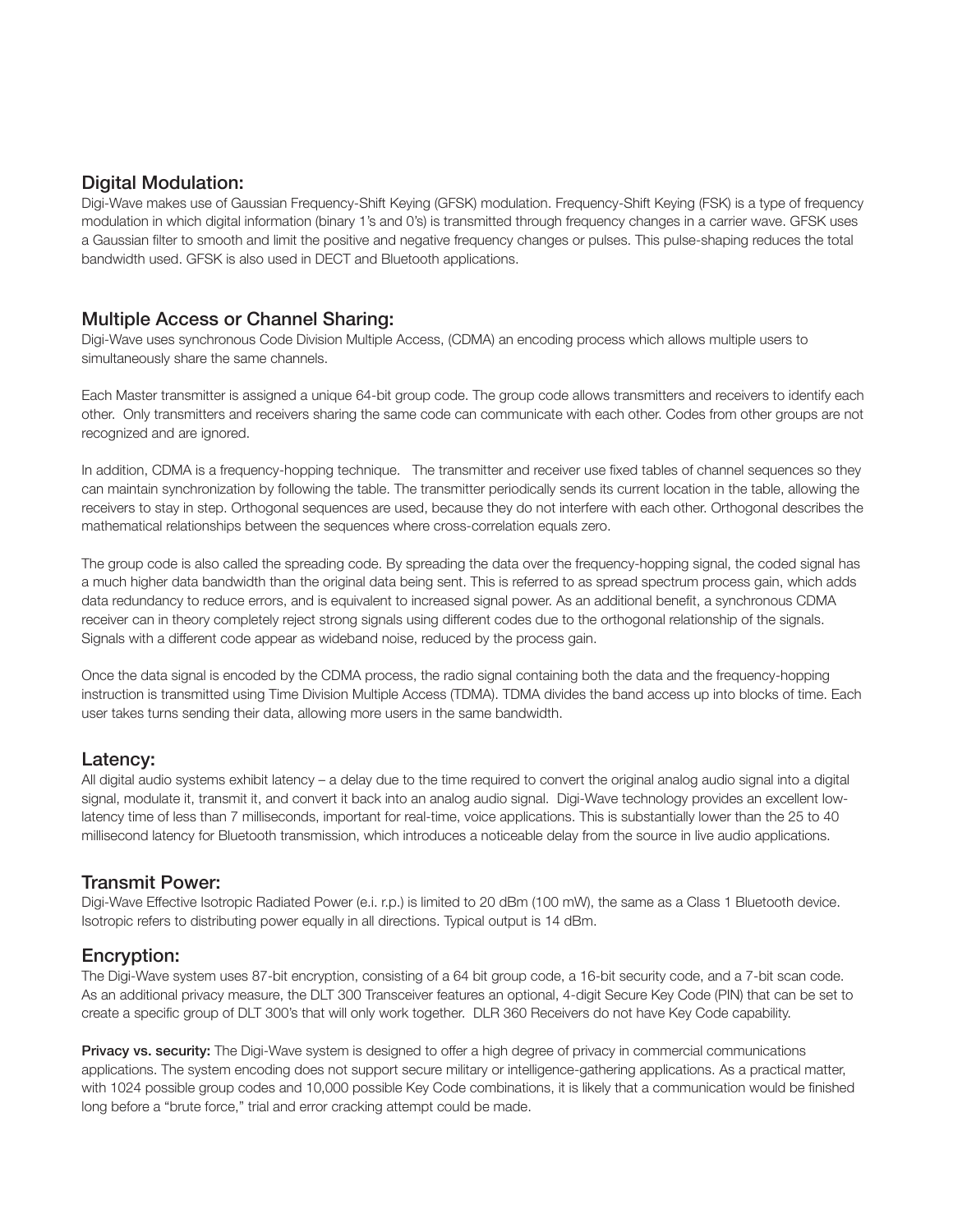## **Using the Digi-Wave System**

#### Number of Users:

The Digi-Wave system allows one-to-one and one-to-group communication, as well as intra-group communication.

 An unlimited number of DLR 360 Receivers can be used with a corresponding DLT 300 Transceiver. A Transceiver transmits and receives, so is capable of two-way operation.

Up to 1024 DLT 300 transceivers may be used together in the same group.

When DLT 300 transceivers and DLR 360 receivers are used together, up to 1024 DLT's can be used with any number of DLR's. (Group number chosen should be between 0 -99)

## Address Codes:

Each DLT 300 has a 4-digit Address code (0-1023), which is entered in the set-up mode. Each DLT 300 within a group should have a unique address.

DLR 360 receivers do not have an address code.

## Groups:

A group code determines which DLT and DLR Digi-Wave units can work together and forms the first level of system security. Units that have the same group code, 10 for example, will work together. Units set to a different group number will not work together.

If only DLT 300's are used, each unit is programmed with a 4-digit Group code (0 – 1023).

If DLR 360 Receivers are being used, Group codes must be between 0 and 99.

Up to four separate groups, each using a different group number, can operate simultaneously in the same place at the same time. For best results, consecutive group numbers (12, 13, 14, 15) should be used.

Adding more groups will increase the likelihood of signal collisions and loss of signal. More than 4 groups can be used if there is a physical separation of 15m (50 ft.) or more between the groups, due to the "capture effect" which causes receivers to pick up the closest, strongest signal.

## Secure Key Code (PIN):

As an additional security measure, the DLT 300 Transceiver features an optional, 4-digit Secure Key Code that can be set to create a specific group of DLT 300's that will only work together. For example, if six DLT 300's are set with a Secure Key Code of 1234, only those six units will work together.

The DLR50 and DLR60 receivers do not have the Key Code feature. These receivers cannot be used with DLT100's that have a PIN code set.

## Operating Distance:

Operating distance is highly dependent on environmental conditions. Under ideal conditions, with line of sight and no other 2.4 GHz services present, operating distance can be up to 100 m (328 ft.). Under poor conditions, with many 2.4 GHz services present, operating distance can be reduced to 10 to 15 m (30-40 ft.).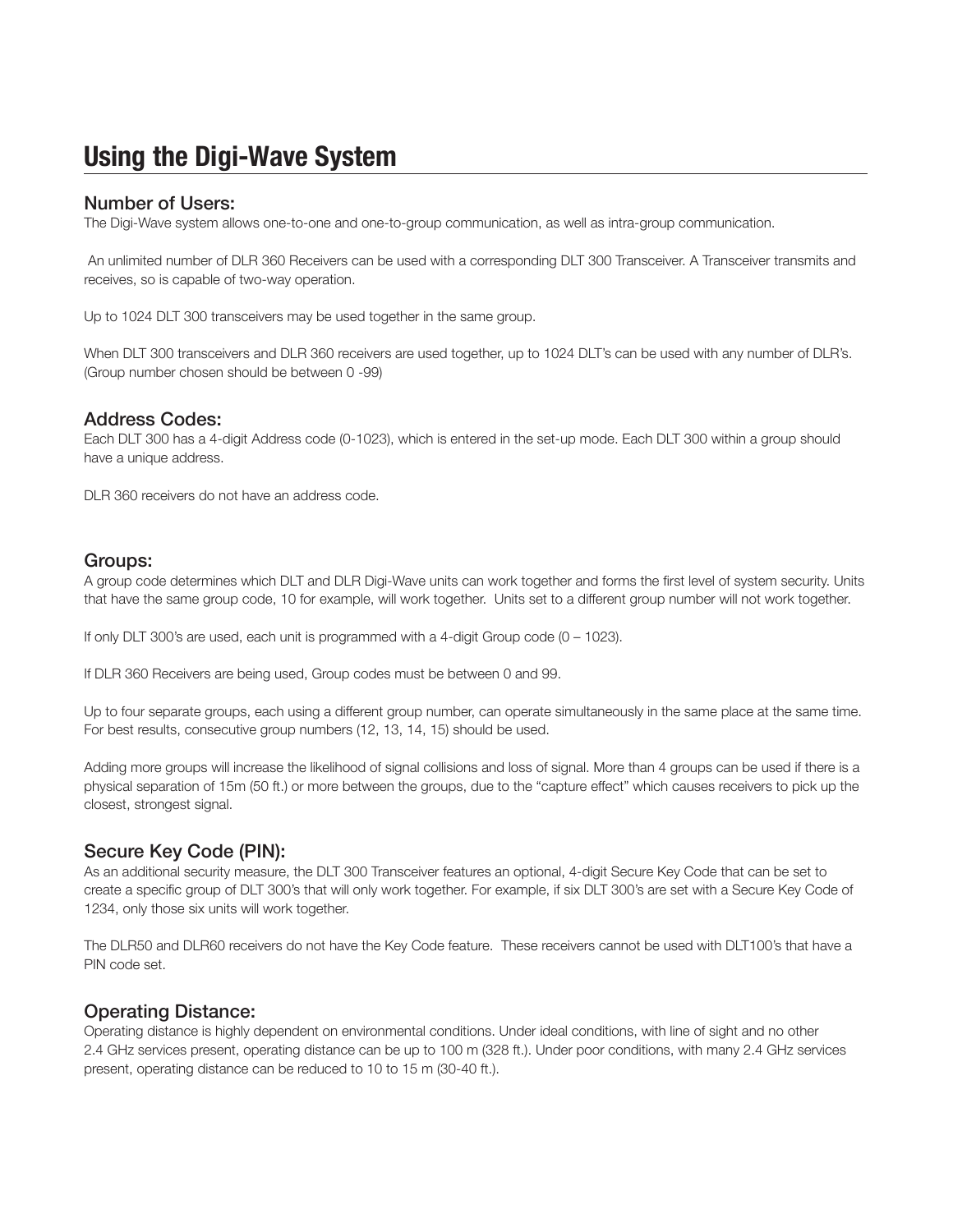#### **Indoor Use vs. Outdoor Use**

There is no restriction for indoor or outdoor use. In general, operating distance is greater when the system is used indoors than when used outdoors or in large, open spaces. Indoor range is generally greater due to reflections (multi-path) as the radio signal bounces off of walls, floors, and ceilings. The reflected signals can help overcome body shielding and high frequency propagation losses. The rapidly hopping frequency also helps to overcome signal loss due to frequency cancellations.

#### **Body shielding**

The human body is an effective shield at 2.4 GHz frequencies. If the Digi-Wave units are worn such that users are facing each other with the Digi-Wave units facing each other, operating distance will be maximized. If the Digi-Wave units are worn such that users are facing away from each other and the user's bodies stand between the units, range will be minimized. The low-power RF signal produced by the Digi-Wave transmitter is not known to pose any health risks.

#### **Digi-Wave Antennas:**

Digi-Wave Transceivers and Receivers do not have external antennas. Due to the high frequencies used, the wavelength is very short, (12.5cm or 4.92 in.) which allows the transmit/receive antennas to be built inside the products. The antennas are optimized with an elliptical output pattern. In general, maximum system range is achieved when all units are held vertically, matching antenna polarization.

#### **Increasing Distance with Repeaters:**

In Interpretation mode, additional DLT 300's can be configured as Repeaters, increasing system range by 50% (150 m or 490 ft.). This requires one Master DLT 300 and one Repeater DLT 300 per language channel used. This can only be done in the one-way mode.

## Resistance to Interference:

#### **Received Interference:**

All radio systems are potentially subject to interference. Digi-Wave is designed to minimize the likelihood of interference, but cannot completely eliminate the possibility. What is typically seen with Digi-Wave in the presence of many Wi-Fi signals is a reduction in system range, but not a loss of signal.

For example, an extreme situation is demonstrating the product at a major trade show where in excess of 20 Wi-Fi networks are in simultaneous operation. The DW system continues to function in this environment, without loss of voice data, but operating distance drops from more than 30 m (100 ft.) to 10 m (30 ft.)

Microwave ovens and Electro-Discharge Machines operate at 2.4 GHz and can create strong interference if the Digi-wave system is used in close proximity (within 1 m or 4 ft.)

In general, other services operating in the 2.4 GHz band will not directly interfere with the Digi-Wave system, but may reduce the system range if the interference is strong enough.

#### **Transmitted Interference:**

The Digi-Wave system generally does not cause interference to Wi-Fi networks and other 2.4 GHz services. The CDMA frequencyhopping operation does not disrupt Wi-Fi transmission. Network throughput may be impacted if the Digi-Wave unit is operated in close proximity to a Wi-Fi router (within 1 m or 4 ft.)